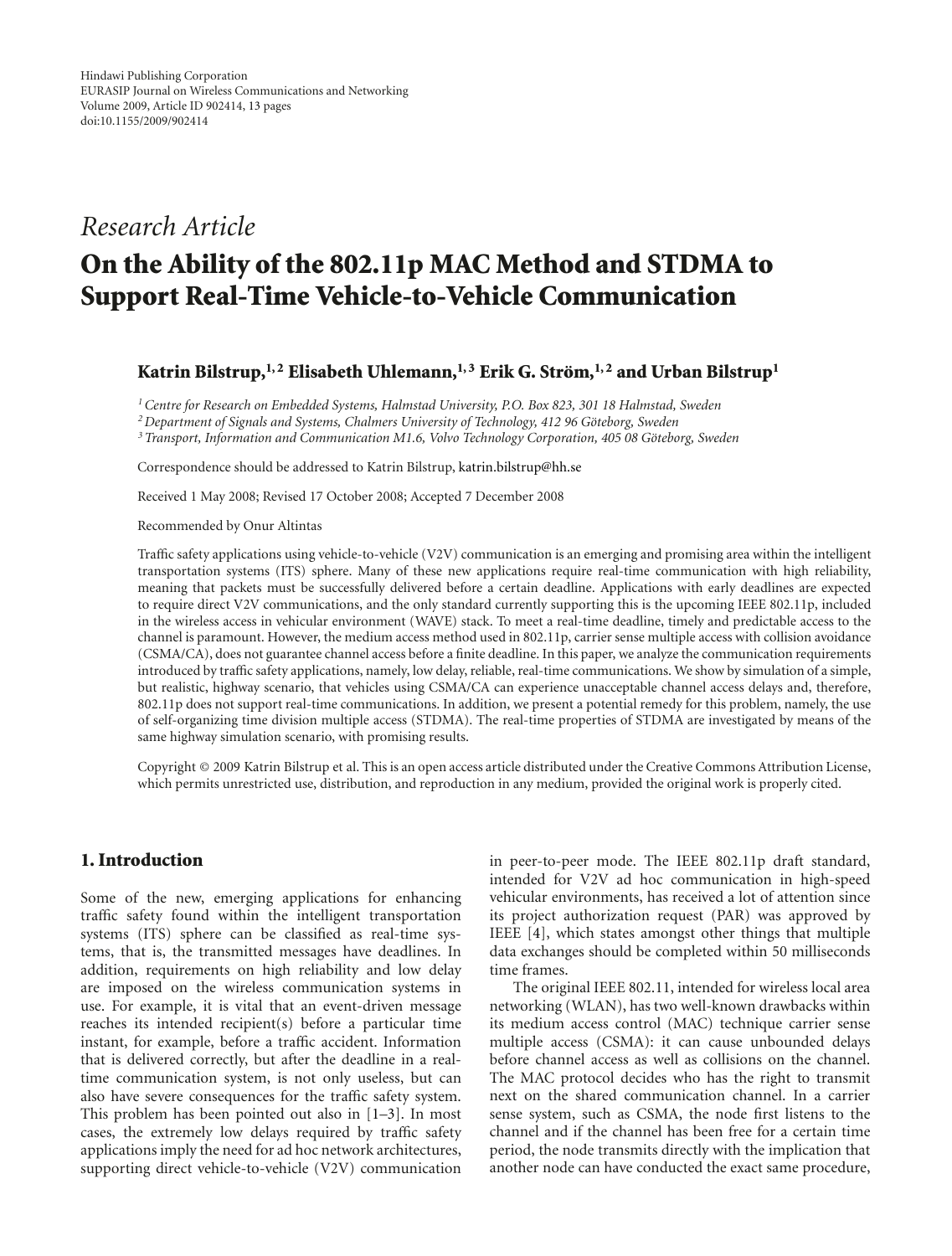resulting in a collision on the channel. Moreover, a node can experience very long channel access delays due to the risk of the channel being busy during its listening period. These two phenomena occur primarily during high utilization periods in the network. CSMA is used by the whole IEEE 802.11 family as well as its wired counterpart IEEE 802.3 Ethernet. One of the reasons for the success of both WLAN and Ethernet is the straightforward implementation of the standard resulting in reasonably priced equipment. Due to this WLANs and Ethernet are often applied to other domains than they originally were designed for. Even though CSMA is unsuitable for real-time communication because of the unbounded channel access delays, Ethernet has paved its way into the industrial communication scene where many real-time systems are found. However, the problems with the MAC method can be solved here by introducing more network equipment, such as switches and routers, and thereby reducing the number of nodes competing for the shared channels, that is, breaking up collision domains. In the wireless domain, however, there is no such easy solution since the wireless channel has to be shared by all users. Further, when the CSMA algorithm is applied in the wireless domain, an interferer could easily jam a geographical area, intentionally or unintentionally, and the nodes in this area would defer their access even though there is no "real" data traffic present. A wireless carrier sense system is thus more susceptible to interference since no access will occur as long as activity is detected on the channel.

The upcoming standard IEEE 802.11p, intended for vehicular ad hoc networks (VANET), will use CSMA as its MAC method, despite its inability to support real-time deadlines. The argument is that the problems with CSMA are most pronounced at high network loads, and traffic smoothing can be introduced to keep the data traffic at an acceptable level. However, traffic smoothing is typically used in centrally controlled networks or networks in restricted geographical areas. A VANET is neither a restricted geographical area, nor can it be made predictable by a central controller due to its highly dynamic characteristics and requirements on low delay. In addition, traffic smoothing only reduces the average delay, and the main problem with unbounded worst case delay remains. A remedy to the problem with potentially unbounded channel access delays when using CSMA could be to use a self-organizing time division multiple access (STDMA), a decentralized, yet predictable, MAC method with a finite channel access delay, making it suitable for real-time ad hoc vehicular networks. An STDMA algorithm is already in commercial use in a system called automatic identification system (AIS), where it focuses on collision avoidance between ships.

This paper analyzes the particular communication requirements introduced by traffic safety applications, namely, low-delay, reliable, real-time communications. The requirement on low delay implies the need for an ad hoc V2V network, whereas the reliability constraint poses high demands on the physical layer in terms of adaptive channel coding and modulation. The ad hoc network together with the realtime constraints requires a decentralized predictable MAC method capable of meeting real-time deadlines. We compare

two MAC methods: CSMA of 802.11p and STDMA of AIS in terms of channel access delays by means of simulating a highway scenario. We have selected a data traffic scenario that is typically found in traffic safety applications: timetriggered periodic position messages having deadlines such that they expire when the next updated message arrives. The predictability in terms of channel access delays and the distance to concurrent transmitters are evaluated from the perspective of the sending node.

Related research is presented next in this paper in Section 2, followed by an introduction to real-time communication systems in Section 3 and the importance of the MAC method in Section 4. The paper continues with a performance comparison of CSMA and STDMA for real-time V2V communications by means of computer simulations in Section 5, followed by our conclusions in Section 6.

#### **2. Related Work**

The MAC schemes in the literature that are targeting VANETs can be divided into two classes: CSMA-based and TDMAbased. The CSMA-based protocols considered, for example, in [5, 6] are enhanced by providing different priority levels allowing packets with higher priorities to have shorter listening period before a channel access attempt is made. However, the channel may still be busy and when it is, a transmitter with higher priority traffic will randomize a shorter backoff time than transmitters with lower priority traffic. This type of prioritization mechanism where the delay before channel access together with the backoff time is manipulated according to packet priorities is also found in the standard IEEE 802.11e which is included in IEEE 802.11p. In [5], there is also an additional feature where a potential transmitter sends a busy tone using a reserved frequency to get the attention from the intended recipient, which then polls the busy tone sender. However, busy tones and prioritizing packets do not eliminate the problem and there is still no upper bound on when channel access can take place.

The TDMA-based protocols in [7–10] use time slots to achieve collision-free transmissions of data. The difference between these protocols lies in how they assign their time slots. In [7, 8], space division multiplexing (SDM) is used, where the road is first divided into spaces, and within each space a TDMA scheme is mapped. Each vehicle will use different time slots depending on where it is currently situated. This approach is promising but likely to be impractical in a real system. The overall network utilization will be low since many time slots are unused when the vehicle traffic is sparse. The authors of [7, 8] do propose algorithms for increasing the time slot usage, but other problems remain. For example, a spatial division of each road needs to be set up, possibly offline. In [9], the 3G radio interface UMTS terrestrial radio access time division duplex (UTRA TDD) is used as physical layer (PHY), and at the MAC level, the available time is also divided into slots. To achieve a transmission opportunity in the TDMA frame in [9, 10], a random access channel (i.e., CSMA) is deployed. The request for time slots during high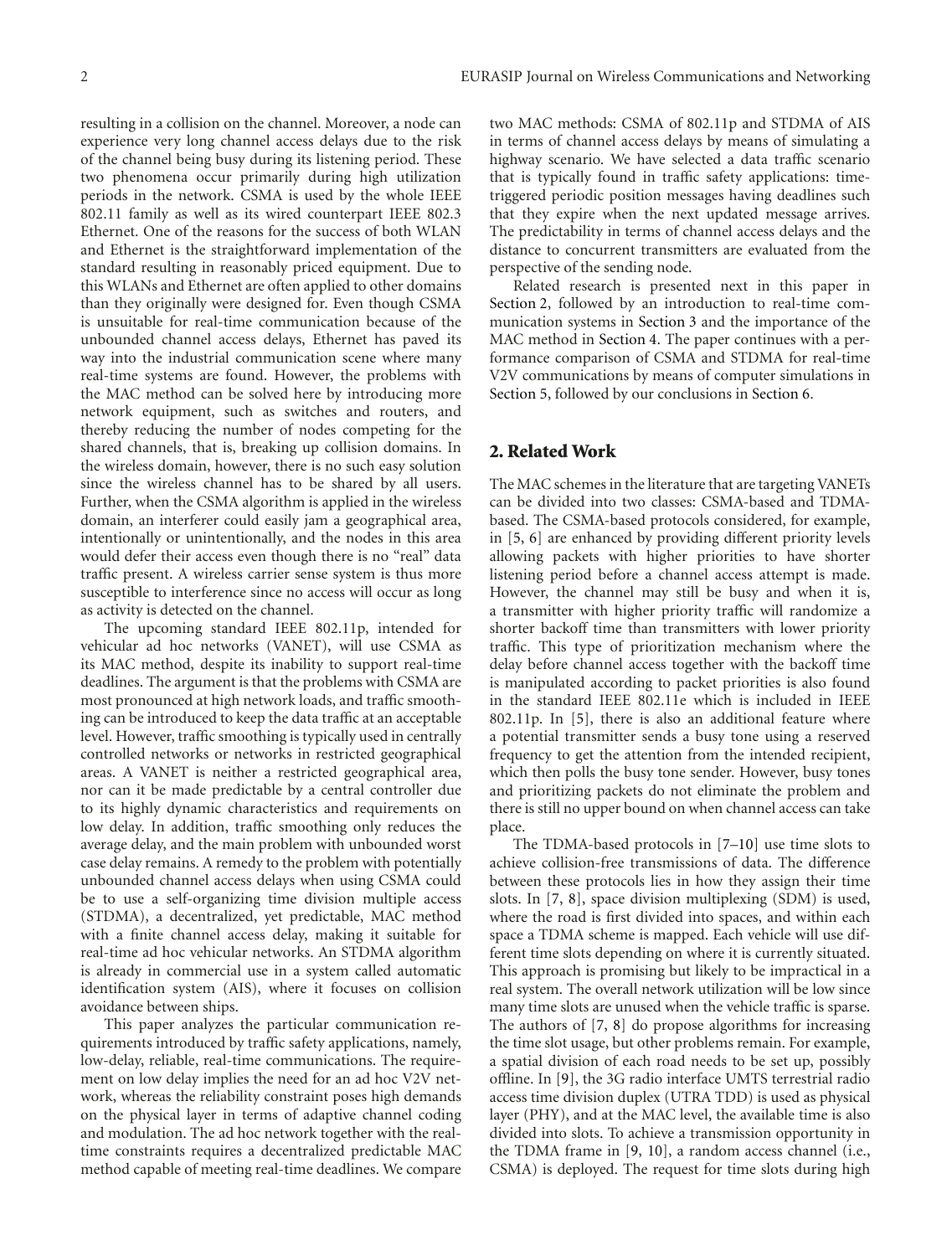utilization periods on a contention-based random access channel will face the same problem as in [5, 6]. Another drawback with almost all of the above MAC protocols [5, 6, 9, 10] proposed for the vehicular environment is that they do not incorporate the dynamics of the network and, therefore, they are still only applicable to slow moving objects and ordinary ad hoc networks.

The physical layer (PHY) of the upcoming IEEE 802.11p and its capabilities has been treated in a series of articles [11–13]. The investigation of the PHY is very important to increase the transmission reliability, but still if no channel access is possible, we will never use the PHY facilities. Enhancements to the MAC layer of 802.11p have been suggested and evaluated in [14–16], which all have in common that they want to decrease the data traffic load by, for example, prioritizing better. An attempt to avoid packet collisions by using a polling scheme is suggested in [14]. However, none of these articles clearly points out the MAC layer to be the weak part of 802.11p in order to support emerging traffic safety systems with low-delay realtime requirements. The direct communication enabled by the ad hoc mode and the prioritization does decrease the average delay, but the worst case collision scenario is still the same. In [17], a reliability analysis of the 802.11p is made from an application and a communication point of view. No enhancements are suggested, but the 802.11p together with real-world application data traffic was evaluated and found to provide sufficient reliability. However, the realworld data was collected when three vehicles in a highway scenario were communicating, which has to be regarded as a very lightly loaded system. In such a scenario with few competing nodes, almost any type of MAC method will function satisfactory. A more realistic setting with more communicating nodes is likely to stress the MAC method further. An analytical performance evaluation of 802.11p together with simulations is presented in [18]. It is concluded that 802.11p cannot ensure time-critical message dissemination and that the solution ought to be a reduction in the number of high priority messages.

#### **3. Real-Time Communication**

Real-time communication implies that the communication task has demands on timely delivery, that is, messages should reach their intended recipients before a certain deadline in time and with a certain reliability (error probability). Communicating real-time messages does not necessarily require a high transmission rate or a low delay, but it does require a predictable behavior such that the message is delivered before the deadline with the requested error probability. Therefore, real-time communication tasks are characterized by two important parameters: *deadline* and *reliability* [19]. Depending on the application, a missed deadline could potentially have severe consequences for the system user or simply lead to temporarily performance degradation. Emerging traffic safety systems based on vehicular communication are real-time systems in accordance with the above classification. Examples of real-time deadlines

within traffic safety applications are lane-change warnings, rear-end collision warnings, and conveying slippery road conditions, all of which include messages which must reach the intended recipients before the event takes place.

A Voice over IP (VoIP) conversation over the Internet is an example of a real-time system that has data packets with deadlines since it is better to drop VoIP packets that are late than to introduce longer and longer delays. The antilock braking system (ABS) in a vehicle is another example of a real-time system; but contrary to the VoIP application, the requirement on error probability is significantly higher in this control application and also packets delivered shortly after the deadline could be used with diminishing returns. Consequently, applications have different requirements on the values of the parameters *deadline* and *reliability*, for example, a VoIP conversation can tolerate packet losses, implying relaxed constraints on reliability, but puts stringent demands on keeping the deadlines and in the ABS case it is almost the other way around. Vehicle safety systems, communicating to avoid or mitigate traffic accidents, are real-time systems where it is equally important that the packet loss rate is close to zero (high reliability) as it is to keep the deadlines. One way to improve the ability of the real-time communication system to meet deadlines is to prioritize the data traffic to provide classes of different importances, but obviously if all nodes in the network have traffic from the same priority class to transmit this will not have any effect.

Real-time communication systems are a mature research area within, for example, wired industrial networks and there exists a plethora of standards intended for real-time communication in industrial environments, for example, fieldbuses [2] or control networks [20], often with its own manufacturer. Since the industrial communication society has not agreed upon one common network technology, the local area network (LAN) standard Ethernet has won terrain due to its affordable equipment and the literature about the use of Ethernet in industrial environments is vast, for example, [21–23]. An attempt to make Ethernet predictable and more suitable for real-time traffic is RETHER [21], where a token ring-based protocol is used on top of the normal CSMA protocol. Despite the MAC method being CSMA, Ethernet can be used in industrial real-time applications due to the following reasons: (i) an industrial network is a controlled environment where the number of network members is known in advance, (ii) the controlled environment also implies that the data traffic including priorities is known or can be determined in the worst case, and (iii) the communication takes place via a wire implying significantly lower bit error rates than for wireless communication. These three things help the designer to either keep the network load low such that we are not operating close to what the network can handle or to introduce real-time enhancements to CSMA possible in stationary networks, such as token ring.

One of the most important parts of a real-time communication system is the MAC method. In this paper, we are investigating the ability of a sending node to get access to the channel within a finite upper bound. Therefore, we define the *MAC channel access delay* as the time it takes from when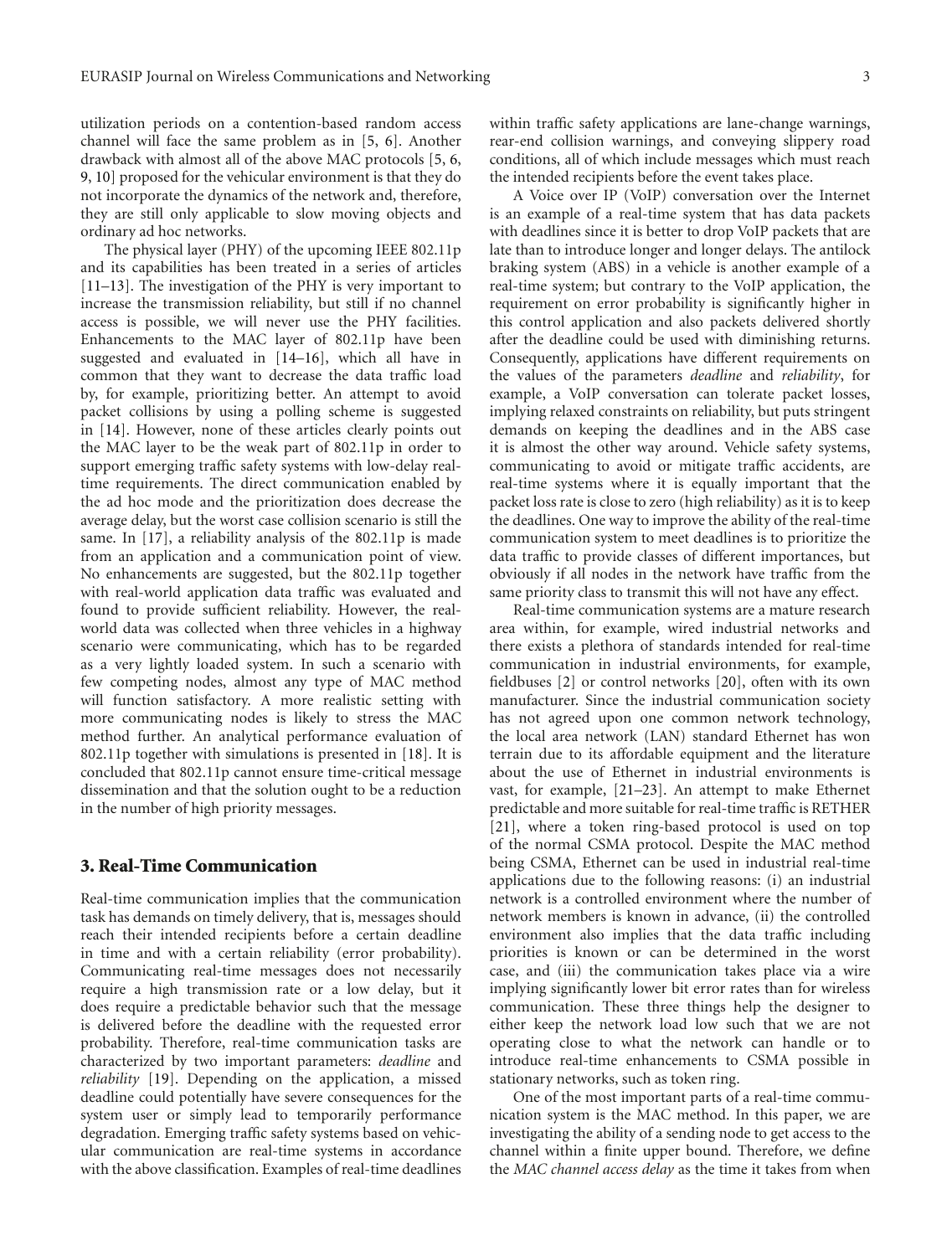a packet arrives to the MAC from the layer above it, until the packet is delivered to the PHY layer for transmission. For brevity, we also denote the MAC channel access delay by *T*acc. An MAC method is defined to be *deterministic* if the worst case MAC channel access delay is finite. A nondeterministic MAC method (i.e., an MAC method for which  $T_{\text{acc}}$  is not finite) is unsuitable for real-time data traffic having deadlines. The set of deterministic MAC methods includes master-slave schemes, token passing schemes, TDMA, frequency division multiple access (FDMA), and code division multiple access (CDMA). These methods are well suited for real-time data traffic but they typically require a central coordinator that can distribute channel resources among the users (i.e., allot time slots/frequency bands/spreading codes). CSMA, on the other hand, is easily deployed in decentralized, ad hoc networks but is also nondeterministic. VANET is a special case of ad hoc networks and is characterized by the fact that the nodes constituting the VANET are highly mobile and can reach very high speeds. This mobility has a great impact on the choice of MAC scheme, since it must be designed to cope with rapid changes in the network topology, where communication links constantly form and break. The problem with VANETs is threefold; (i) it is hard to foresee the number of members of the network, (ii) it is hard to predict the amount of data traffic generated by the nodes, that is, the aggregated bandwidth, and (iii) the wireless channel is stochastic and time-varying in its nature and influenced by many parameters. In a static wireless ad hoc network, (i) and (ii) could be controlled but (iii) remains a challenge. Coding and diversity schemes play a vital role to increase the data reliability and mitigate the effects of fading and interference of the channel, but before these techniques can be applied, a transmission must take place, that is, the node must get access to the channel.

#### **4. The 802.11p and STDMA MAC Methods**

In this paper, we analyze the real-time properties of two MAC methods: CSMA of 802.11p and STDMA of AIS. Since CSMA is nondeterministic, we are interested in knowing how it is affected by the network load, that is, how many deadlines are missed when the network load increases? STDMA, on the other hand, being deterministic, we are interested in knowing any potential drawbacks such as increased interference. This section describes the functionality of the two MAC methods.

*4.1. The MAC method of 802.11p.* Wireless access in vehicular environment (WAVE) is the protocol stack concept for the vehicular environment developed by IEEE. It contains an MAC and PHY layer derived from IEEE 802.11 [24], a new transport/network layer protocol (IEEE 1609.3), security issues specified in 1609.2, and an application protocol called 1609.1. The MAC method of the upcoming standard IEEE 802.11p is a CSMA/CA derived from the 802.11, and 802.11p will also use the quality-of-service (QoS) amendment 802.11e, Figure 1. The PHY layer of 802.11p is the 802.11a, based on orthogonal frequency division multiplexing (OFDM), with some minor changes to fit the

high-speed vehicular environment. The 802.11p together with the 1609.4 standard is designed for 10 MHz wide channels instead of 20 MHz as it is in the original 802.11a. Due to this, the transfer rates will be halved in 802.11p compared to 802.11a, implying transfer rates of 3, 4.5, 6, 9, 12, 18, 24, and 27 Mbps. The different transfer rates are obtained through changing modulation scheme and channel code rate. Another big difference in the 802.11p compared to the original 802.11 is that there is no difference between the nodes in the network, that is, all nodes are peers including the roadside units. There exists no access point functionality in 802.11p even though the vehicular network will contain roadside units at certain spots.

IEEE 802.11p will use enhanced distributed channel access (EDCA) from the QoS amendment IEEE 802.11e [25] as MAC method, which is an enhanced version of the basic distributed coordination function (DCF) found in 802.11. The DCF is based on CSMA/CA, meaning that the station starts by listening to the channel, and if it is free for a time period called an arbitration interframe space (AIFS), the sender can start transmitting directly. If the channel is busy or becomes occupied during the AIFS, the station must perform a backoff, that is, the node has to defer its access according to a randomized time period. In 802.11p, QoS is obtained by putting the data traffic within each node into four different priority queues. These queues have different AIFS and backoff parameters, that is, the higher priority, the shorter AIFS. The backoff procedure in 802.11 works as follows: (i) draw an integer from a uniform distribution [0,*CW*], where *CW* refers to the current contention window, (ii) multiply this integer with the *slot time* derived from the PHY layer in use, and set this as the backoff value, (iii) decrease the backoff value only when the channel is free, (iv) upon reaching a backoff value of 0, send immediately. The MAC protocol of 802.11 is a stop-and-wait protocol and the sender will wait for an acknowledgment (ACK). If no ACK is received by the sender for some reason (that the transmitted packet never reached the recipient, the packet was incorrect at reception, or the ACK never reached the sender), a backoff procedure must also be invoked. For every attempt to send a specific packet, the size of the contention window, *CW*, will be doubled from its initial value (*CW*min) until it reaches a maximum value (*CW*<sub>max</sub>). This is done since during high utilization periods, it is convenient to distribute the nodes that want to send over a longer time period. After a successful transmission or when the packet had to be thrown away because the maximum number of channel access attempts was reached, the contention window will be set to its initial value again. In Table 1, default parameter settings for the different queues in 802.11p are found together with the *CW* setting. In a broadcast situation, the receiving nodes will not send ACKs. Therefore, a sender never knows if anyone has received the transmitted packet correctly or not. Due to this, the sender will perform at most one backoff, which occurs when the initial channel access attempt senses a busy channel. Hence, broadcast packets will never experience multiple backoffs, and the contention window will always be *CW*min. In Figure 2(a), a flow diagram presents the CSMA procedure in the broadcast situation with periodic traffic.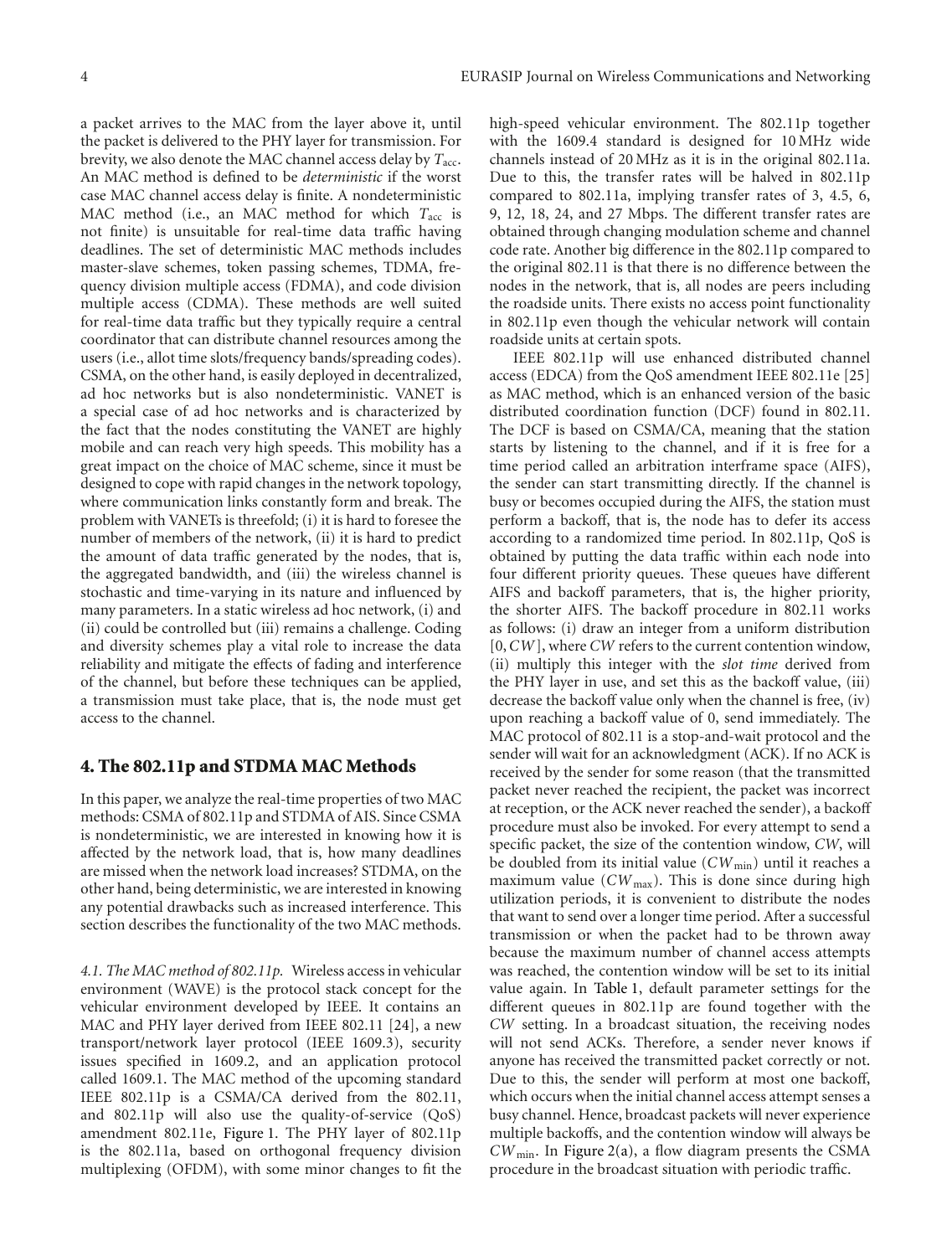| 802.11e OoS<br>Medium access control (MAC)       |                                                |                  |                                     |                                               |                                                                    |                    |
|--------------------------------------------------|------------------------------------------------|------------------|-------------------------------------|-----------------------------------------------|--------------------------------------------------------------------|--------------------|
| <b>FHSS</b><br>$2.4\,\mathrm{GHz}$<br>$1-2$ Mbps | <b>DSSS</b><br>$2.4 \text{ GHz}$<br>$1-2$ Mbps | IR<br>$1-2$ Mbps | <b>OFDM</b><br>5 GHz<br>$6-54$ Mbps | DSSS/HR<br>$2.4\,\mathrm{GHz}$<br>$1-11$ Mbps | DSSS/<br>: CCK/OFDM/<br>PBCC<br>$2.4\,\mathrm{GHz}$<br>$1-54$ Mbps | Physical<br>layers |
|                                                  |                                                |                  | 802.11a                             | 802.11b                                       | 802.11g                                                            |                    |

**-** Parts that 802.11p uses

Figure 1: An overview of the WLAN family 802.11, showing in bold which parts that 802.11p will use and modify.

Table 1: Default parameter settings in 802.11p for the different queues.

|                     | Queue no. 1 | Queue no. 2 Queue no. 3 Queue no. 4 |            |            |
|---------------------|-------------|-------------------------------------|------------|------------|
| Priority            | Highest     |                                     |            | Lowest     |
| AIFS.               | $34 \mu s$  | $34 \mu s$                          | $43 \mu s$ | $79 \mu s$ |
| $CW_{\text{start}}$ | 3           |                                     | 15         | 15         |
| $CW_{end}$          | 511         | 1023                                | 1023       | 1023       |

*4.2. Self-Organizing TDMA.* The STDMA algorithm presented herein is found in a standard for the shipping industry, automatic identification system (AIS) [26]. There are international regulations saying that ships larger than 300 gross ton must use AIS, which is a transponder technique. Every ship will transmit messages containing information about its position, heading, and so on, at a predetermined heartbeat rate. The AIS system is used for identifying ships in the vicinity and it is of great help in, for example, bad weather situation since false radar images are a problem. With AIS, the ship will build its own surveillance picture about the neighborhood using the messages received from other ships. Ships all over the world can meet and track each other through this system. AIS divides the time into one minute frames where each frame contains 2250 time slots and a transfer rate of 9.6 kbps is supported. Two different frequency channels, 161 MHz and 162 MHz, are used for communication and the ships will divide its messages between these two channels (called channel A and channel B). A message is 256 bits long and it fits into one time slot.

STDMA [26] is a decentralized scheme where the network members themselves are responsible for sharing the communication channel and due to the decentralized network topology, the synchronization among the nodes is done through a global navigation satellite system such as GPS or Galileo. The algorithm is dependent on that all nodes in the network regularly send messages containing information about their own position. The STDMA algorithm will use this position information when choosing slots in the frame. All network members start by determining a report rate, that is, deciding the number of position messages that will be sent during one frame and this translates into the number of slots required in ditto. When a node is turned on, four different

phases will follow: *initialization, network entry, first frame*, and *continuous operation*. During the *initialization*, the node will listen for the channel activity during one frame to determine the slot assignments, that is, listen to the position messages sent in each slot. In the *network entry* phase, the station determines its own slots to use for transmission of position messages within each frame according to the following rules: (i) calculate a nominal increment, NI, by dividing the number of time slots with the report rate, (ii) randomly select a nominal start slot (NSS) drawn from the current slot up to the NI, (iii) determine a selection interval (SI) of slots as 20% of the NI and put this around the NSS according to Figure 3, (iv) now the first actual transmission slot is determined by picking a slot randomly within SI that is not currently occupied by someone else and this will be the nominal transmission slot (NTS). If all slots within the SI are occupied, the slot used by a station located furthest away from oneself will be chosen. Upon reaching the first chosen NTS, the station will enter the *first frame* phase where the rest of the report rate decided transmission slots (NTSs) are determined (e.g., a report rate of 10 messages/frame implies 10 NTSs). An NI is added to the NSS and a new SI area is made available to choose a slot from. This is repeated until a frame has elapsed and all position messages are assigned a transmission slot, Figure 3. Every node has only one NSS and this is used to keep track of when the frame starts for this particular node, that is, all nodes keep track of its own frame and they look at it as a ring buffer with no start and no end. Modulo operations are used to avoid static numbering of slots. The parameters NSS, NS, SI, and NI are kept constant as long as the node is up running. However, if the report rate is changed during operation (increased or decreased number of position messages in the frame for some reason) then the parameters will be changed since NI is dependent on the report rate.

When all slots within one frame duration are selected, the station will enter the *continuous operation* phase, using the NTSs decided during the *first frame* phase for transmission. During the *first frame* phase, the node will draw a random integer  $n \in \{3, \ldots, 8\}$  for each NTS. After the NTS has been used for the *n* frames, a new NTS will be allocated in the same SI as the original NTS. This procedure of changing slots after a certain number of frames is done to cater for network changes, that is, two nodes that use the same NTS which were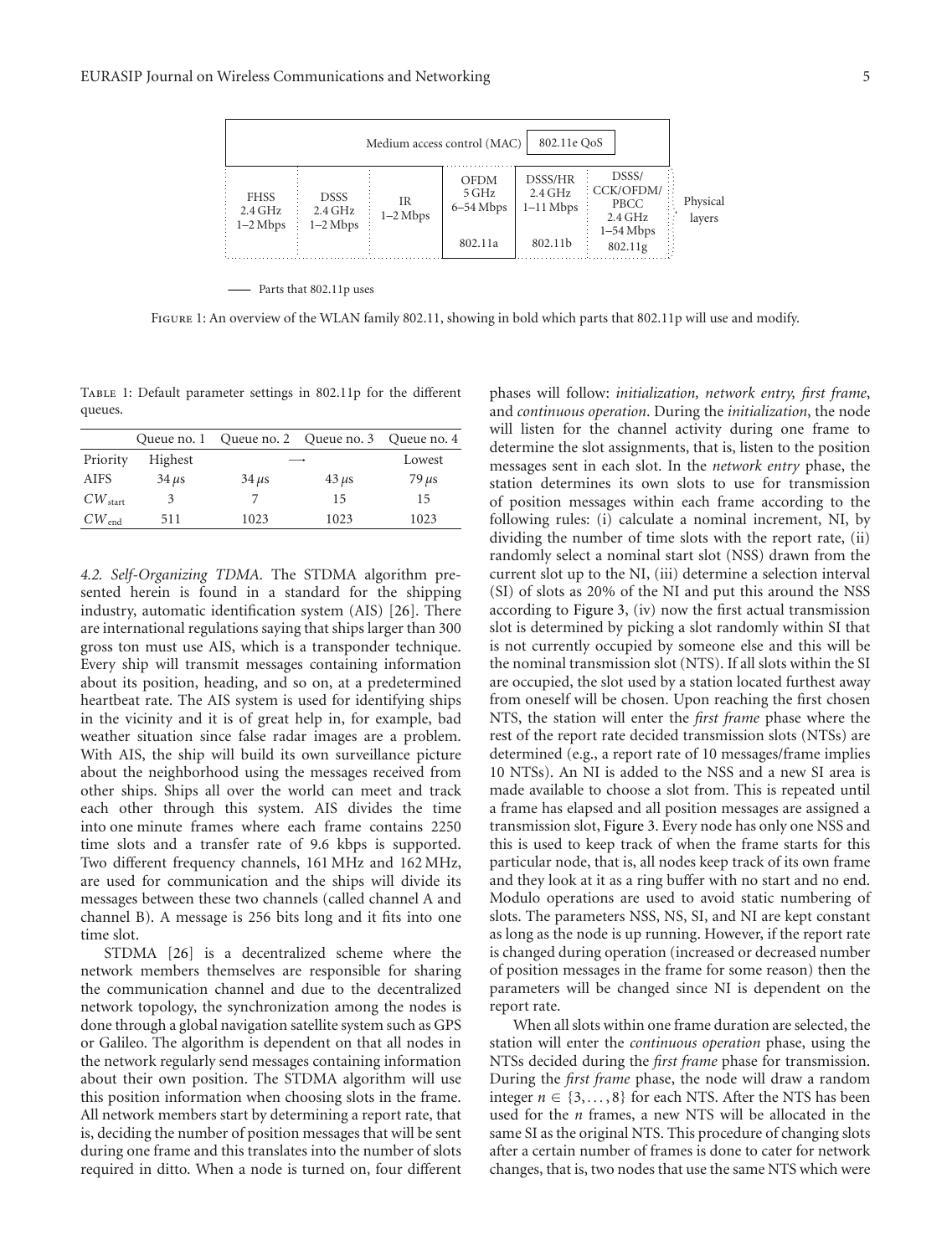

FIGURE 2: The two MAC procedures examined in this paper using a data traffic model with broadcasted time-driven messages at predetermined heartbeat rates, (a) the CSMA procedure according to 802.11p and (b) continuous operation phase of STDMA.



Figure 3: The frame structure for one node. The NSS and NSs are equally spaced with an interval of size NI. The SI parameter is also fixed.

not in radio range of each other when the NTS was chosen could now have come closer and will then interfere if the NTS allocation was not changed. In Figure 2(b), the continuous operation phase of STDMA is depicted.

# **5. Simulator**

The aim of this simulator is to analyze the real-time properties of the MAC protocols described in Section 4 and especially their behavior in a typical highway scenario, Figure 4. Due to the real-time properties of the system, the interesting issue here is how the two MAC methods will influence the capability of each sending node to timely deliver data packets, that is, meeting real-time deadlines. Note that we are dealing with an uncontrolled network since the number of network nodes cannot be determined in advance as we are considering vehicles controlled by humans. On the highway, the highest relative speeds are found and this causes the network topology to change often and more rapidly. If a traffic accident occurs, many vehicles could quickly be gathered in a small geographic area implying troubles with access to the shared wireless communication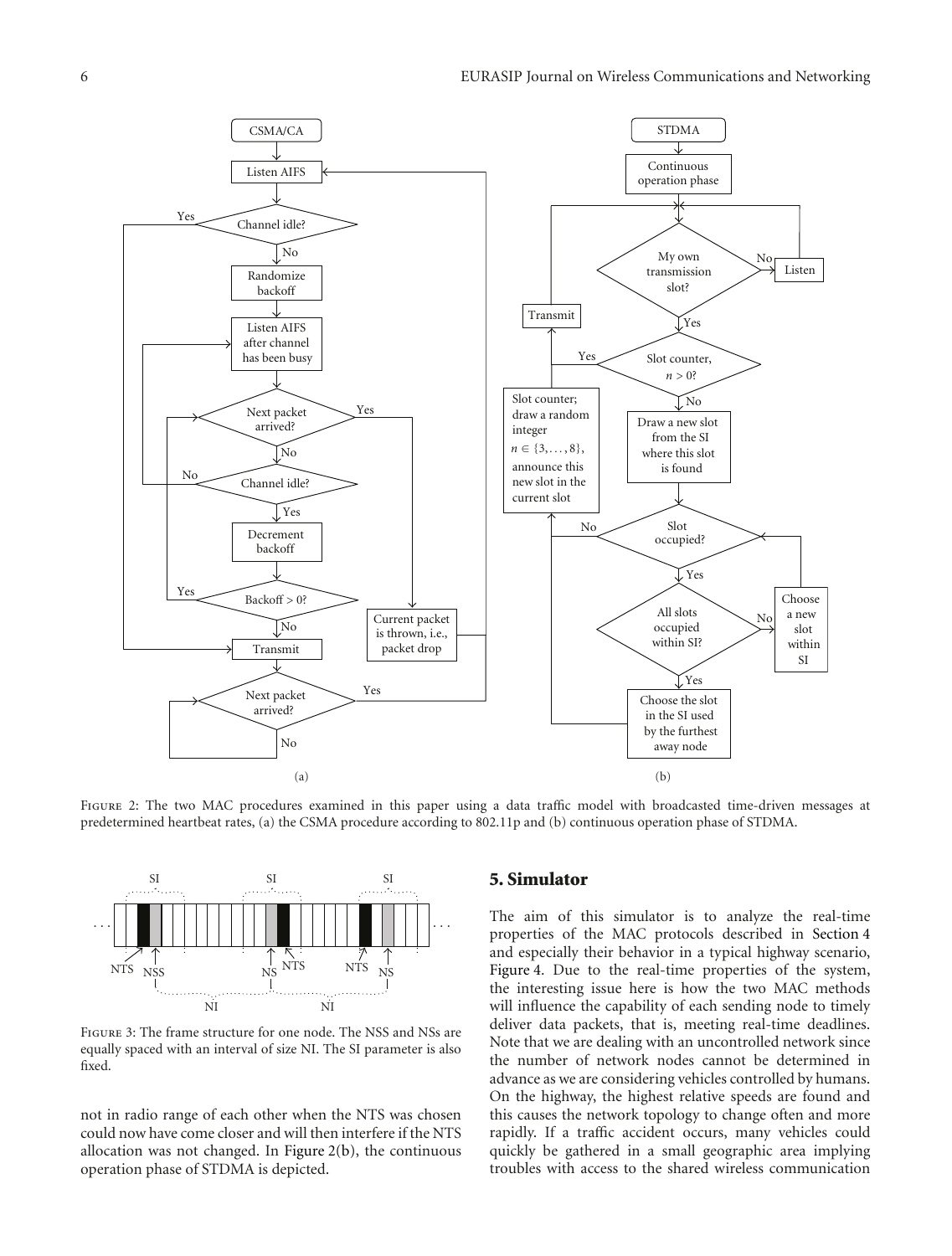channel for individual nodes. As we are studying the *MAC channel access delay* for time-driven position messages, we are not considering the reception of messages at the nodes at this time.

A promising emerging application within ITS is a cooperative awareness system such as the AIS for the ships, where the vehicles will exchange position messages with each other to build up a map of its surrounding and use this for different traffic safety and efficiency applications. In the European project SAFESPOT [27], applications that are built on this kind of message exchange are developed. Routing in highly mobile networks is also dependent on positions (i.e., geographical routing) rather than specific addresses when trying to find ways through the network. Therefore, time-driven position messages are likely to be of uttermost importance in future vehicular networks. Consequently, we have chosen to use broadcasted, time-driven position messages (the so-called heartbeat messages) as the data traffic model in the simulator. All vehicles broadcast data packets at two different heartbeat rates, 5 Hz and 10 Hz. There is no other data traffic in addition to the heartbeat messages. The highway is 10000 meter long and contains 5 lanes in each direction, Figure 4. The vehicles are entering each lane of the highway according to the Poisson process with a mean interarrival time of 3 seconds (the 3 seconds are chosen in accordance with the Swedish 3-second rule, where vehicles should maintain a 3-second space to the vehicle in front). The speed of each vehicle is modeled as a Gaussian random variable with different mean values for each lane, 23 m/s (∼83 km/h), 30 m/s (∼108 km/h), and 37 m/s (∼133 km/h), and a standard deviation of 1 m/s. The different speeds are chosen with the speed regulations of Sweden in mind. The vehicles will have the same speed as long as they are staying on the highway and the vehicles do not overtake. The purpose of this simplistic mobility model is to achieve a realistic density of vehicles on the highway to test the communication system. It is of limited interest to use a more advanced mobility model since we are not studying applications such as lane change warning or merge assistance here. Moreover, there is no universally prevailing mobility model, and the required level of accuracy for the mobility of vehicular networks is not yet clear [28].

The channel model is a simple circular sensing range model, Figure 4, in which every node within the sensing area receives the message perfectly (i.e., without errors). Note that nodes could be exposed to two concurrent transmissions, Figure 4, where transmitters  $TX_1$  and  $TX_2$  are sending at the same time since the transmitters cannot hear each other: The receivers  $RX_1$ ,  $RX_2$ , and  $RX_3$  in Figure 4 will then experience collisions of the two ongoing transmissions, unless some sort of power control or multiuser detection is used. However, since the focus of this simulation is to characterize the MAC channel access delay, *T*<sub>acc</sub>, problems</sub> such as exposed and hidden terminals are not addressed here. As soon as the nodes enter the highway, they will start to transmit after an initial random delay of between 0 and 100 milliseconds. The simulation has been carried out with three different packet lengths:  $N = 100, 300,$  and 500 bytes and two different sensing ranges: 500 and 1000

Table 2: Simulation parameters settings for CSMA and STDMA.

| Parameter                          | Value                               |  |  |
|------------------------------------|-------------------------------------|--|--|
| Slot time, $T_{\text{slot}}$       | $9 \mu s$                           |  |  |
| SIFS, $TSIES$                      | $16 \mu s$                          |  |  |
| AIFS for voice, $T_{\text{AIES}}$  | $34 \mu s$                          |  |  |
| $CW_{\min}$                        | 3                                   |  |  |
| $CW_{\text{max}}$                  | Will never be used due to broadcast |  |  |
| Backoff time, T <sub>backoff</sub> | $0, 9, 18, 27 \,\mu s$              |  |  |
| Transfer rate, R                   | 3 Mbps                              |  |  |
| Packet sizes, N                    | 100, 300, 500 bytes                 |  |  |
| Sensing ranges                     | 500, 1000 meters                    |  |  |
| No. of lanes                       | $2 \times 5$                        |  |  |

meters. The sensing range of 1000 meters was chosen because the PAR of 802.11p [4] states that communication ranges of up to 1000 meters must be supported and the different packet lengths are chosen because of the security issues. It is very important that heartbeat messages can be trusted since many traffic safety applications will be depending on these. One way to handle the security issue is to use a digital signature being approximately 125 bytes [29] and in worst case this signature must be included in every packet. Therefore, 500 byte packets should be the worst case length of heartbeat packets including a signature of 125 bytes, together with the header, trailer, and position data.

In our CSMA simulations, all vehicles use the MAC method of 802.11p as described above, and hence each vehicle must listen before sending and backoff if the channel is busy or becomes busy during the AIFS. As explained in Section 4.1, a broadcast packet will experience at most one backoff procedure due to the lack of ACKs in a broadcast system. The contention window will never be doubled since at most one failed channel access attempt can occur. In Table 2, parameters used in the simulation of 802.11p are listed. Since all data traffic in our simulation scenario has the same priority, only the highest priority AIFS and  $CW_{min}$ have been used (Tables 1 and 2) and therefore all transmitters will have the same *T*<sub>AIFS</sub> value (34 microseconds). The backoff time is the product of the slot time,  $T_{slot}$ , and a random integer uniformly distributed in the interval [0, 3] implying four possible backoff times, T<sub>backoff</sub>: 0, 9, 18, and 27 microseconds, respectively. In Figure 2(a), a flow diagram presents the CSMA procedure in the broadcast situation with periodic position messages from every node. The "Next packet arrived?" box tests if the new position message has arrived from the layer above the MAC layer, in which case the old packet awaiting channel access is outdated and will be dropped.

The STDMA algorithm found in AIS cannot be used right away since the dynamics of a vehicular network and a shipping network are quite different. Further, the AIS system is using lower frequencies for transmission to reach further away and the ships need to know much further ahead about ships in the vicinity to take the right decisions early on. There is a natural inertia inherent in a shipping system that is not present in the vehicular environment, that is, braking a truck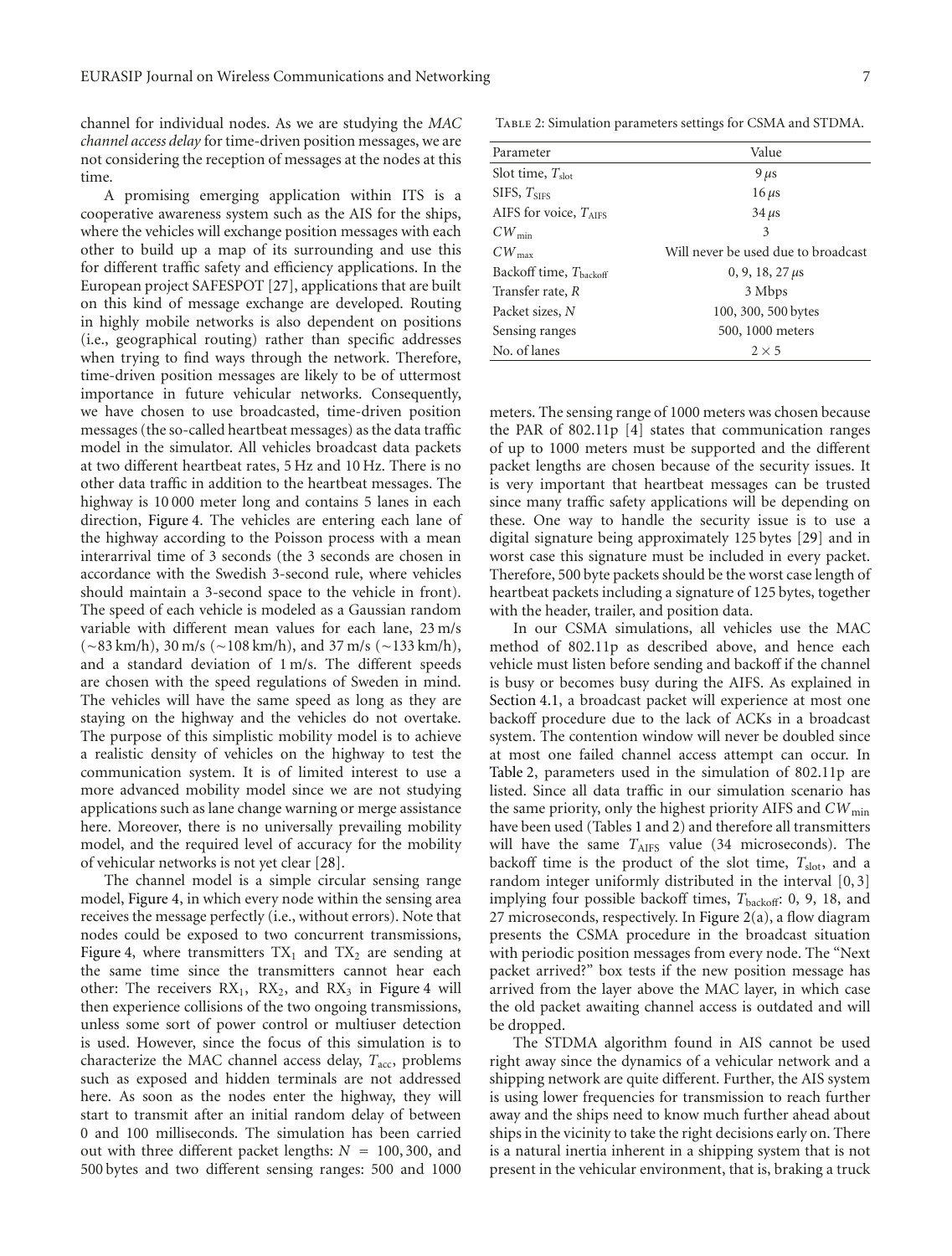

Figure 5: Cumulative distribution function of channel access delay, in a highway scenario with 10 lanes, 500 byte packets, 10 Hz heartbeat. (a) Sensing range of 500 meters and (b) sensing range of 1000 meters.

0

- Best case Average ...... Worst case

and turning a ship in an emergency situation are two very different tasks. For the most part, we have much shorter time frames to work with in the vehicular environment. Both MAC protocols used in the simulation are assumed to use the same physical layer from 802.11p. The frame duration, *T*frame, in our simulated STDMA scheme has been set to 1 second and the number of slots is changed inside the frame to cater for different packet lengths. A transfer rate, *R*, of 3 Mbps has been used and this rate is available with the PHY layer of 802.11p, which has support for eight transfer rates in total where 3 Mbps is the lowest. This choice is made since the system under consideration requires high reliability rather than high throughput, and the lowest transfer rate has the most robust modulation and coding scheme.

0 20 40 60 80 100 Channel access delay (ms)

(a)

In the STDMA simulations, the vehicles will go through three phases: *initialization, network entry*, and *first frame*, before it ends up in the *continuous operation*. The phases are described in Section 4.2, and in Figure 2(b) the continuous operation phase is depicted. The vehicle stays in the continuous phase after it has been through the other three. STDMA always guarantees channel access even when all slots are occupied within an SI, in which case a slot belonging to the node located furthest away will be selected.

0 20 40 60 80 100 Channel access delay (ms)

(b)

Unless otherwise stated, the time parameters involved in the simulation are selected from the PHY specification of 802.11p. The CSMA transmission time,  $T_{\text{CSMA}}$ , consists of an AIFS period (listening), T<sub>AIFS</sub>, of 34 microseconds, a 20 microseconds preamble, *T*preamble, and the actual packet

 $0\frac{L}{0}$ 

--- Best case - Average ...... Worst case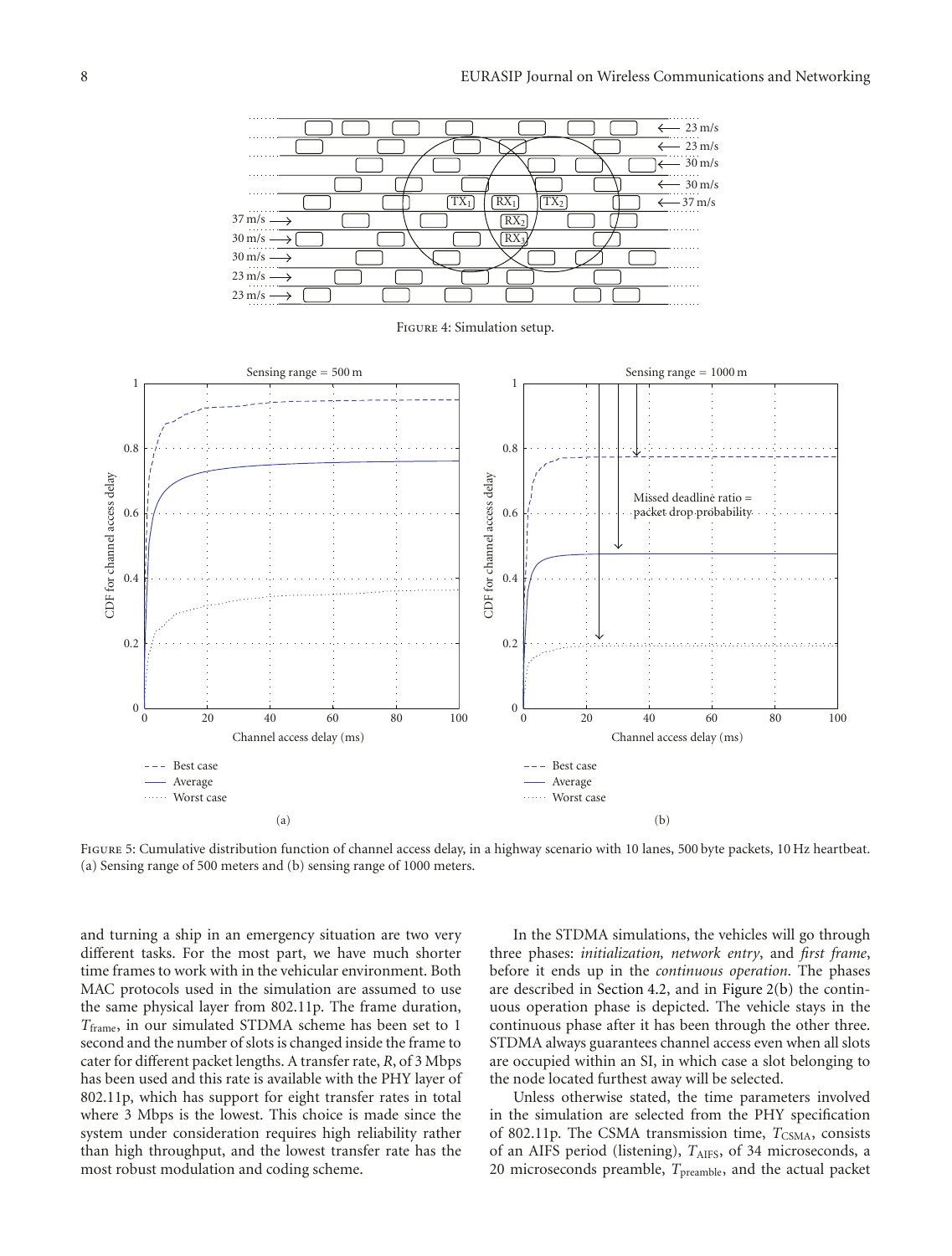

Figure 6: Number of consecutive dropped packets due to no channel access.



Figure 7: The CDF for channel access delay when using STDMA.

transmission, *T*packet. The STDMA transmission time, *T*STDMA, which is the same as the slot time, consists of two guard times,  $T_{GT}$ , of 3 microseconds each,  $T_{\text{preamble}}$ ,  $T_{\text{packet}}$ , and two SIFS periods, *T<sub>SIFS</sub>*, of 16 microseconds each derived from the PHY layer in use. SIFS stands for short interframe space and accounts for the transceiver to switch from sending to receiving state (and vice versa) plus the MAC processing delay. The total transmission time for CSMA is

$$
T_{\text{CSMA}} = T_{\text{AIFS}} + T_{\text{preamble}} + T_{\text{packet}} \tag{1}
$$

and the total transmission time for STDMA is

$$
T_{\text{STDMA}} = 2T_{\text{GT}} + 2T_{\text{SIFS}} + T_{\text{preamble}} + T_{\text{packet}}.\tag{2}
$$

In Table 3, the different timing parameters are shown for different packet lengths.

We assume that all vehicles in the system are perfectly synchronized with each other in both MAC scenarios and that in the STDMA case they are also aware of when the frame starts and how many time slots it contains.

# **6. Results**

The simulated highway scenario described earlier has a vehicle density of approximately one vehicle every 100 meters in each lane. The vehicle density is chosen to examine the scaling performance of the two MAC layers considered in this paper. The vehicular environment is uncontrolled in terms of node density and the scalability issue, hence plays an important role when designing an MAC protocol for VANETs. Computer simulations have been carried out in MATLAB with the parameter settings in Tables 2 and 3, yielding 12 different scenarios (all combinations of three packet lengths, two sensing ranges, and two heartbeat frequencies). The most demanding case is, of course, when 500 bytes long packets are sent 10 times per second and the nodes have a sensing range of 1000 meters, since this corresponds to the largest aggregated bandwidth requirements per unit area. In this situation, an ideal MAC method (that schedules all transmissions perfectly) can handle 70 nodes that are in radio range of each other without packet collisions. However, the simulation contains situations that are overloaded and a node has around 210 neighbors within radio range when the range is 1000 meters, and consequently, we have to accept some packet drops by the transmitter or packet collisions in the air (that might also lead to packet drops at the receiver side). A packet drop at the transmitter occurs when a new position message has arrived from the layer above the MAC layer, before the old packet awaiting channel access has been transmitted.

Cumulative distribution functions (CDFs) for the channel access delay, that is,  $F_{T_{\text{acc}}}(x) \triangleq \Pr\{T_{\text{acc}} < x\}$ , for CSMA are shown in Figures 5(a) and 5(b) for two different sensing ranges, respectively. To avoid edge effects in the simulation, statistics were only collected from the middle part of the highway and only when the highway is filled with vehicle traffic. Dropped packets are considered to have infinite channel access delays, and the CDFs will, therefore, not reach unity at a finite delay. We can interpret  $F_{T_{\text{acc}}}(1/f_h)$ , where  $f_h$ is the heartbeat frequency, as the packet drop probability or, equivalently, as the missed deadline ratio (since 1*/ fh* is the deadline). The three plots in each figure represents the CDF for the node performance in the best, worst, average cases. For a sensing range of 500 meters, approximately 100 nodes are within radio range and packet drops are unavoidable. The best case node will drop 5% of its generated packets and the worst case node will drop 65% of its packets. When the sensing range is extended to 1000 meters in Figure 5(b), the situation becomes untenable and, on average, nodes will drop around 50% of their packets.

The average missed deadline ratios, average over all vehicles and all messages, for all simulated scenarios using CSMA are shown in Table 4. Hence, for a sensing range of 1000 meters and a heartbeat frequency of 10 Hz, only 47% of the packets are transmitted.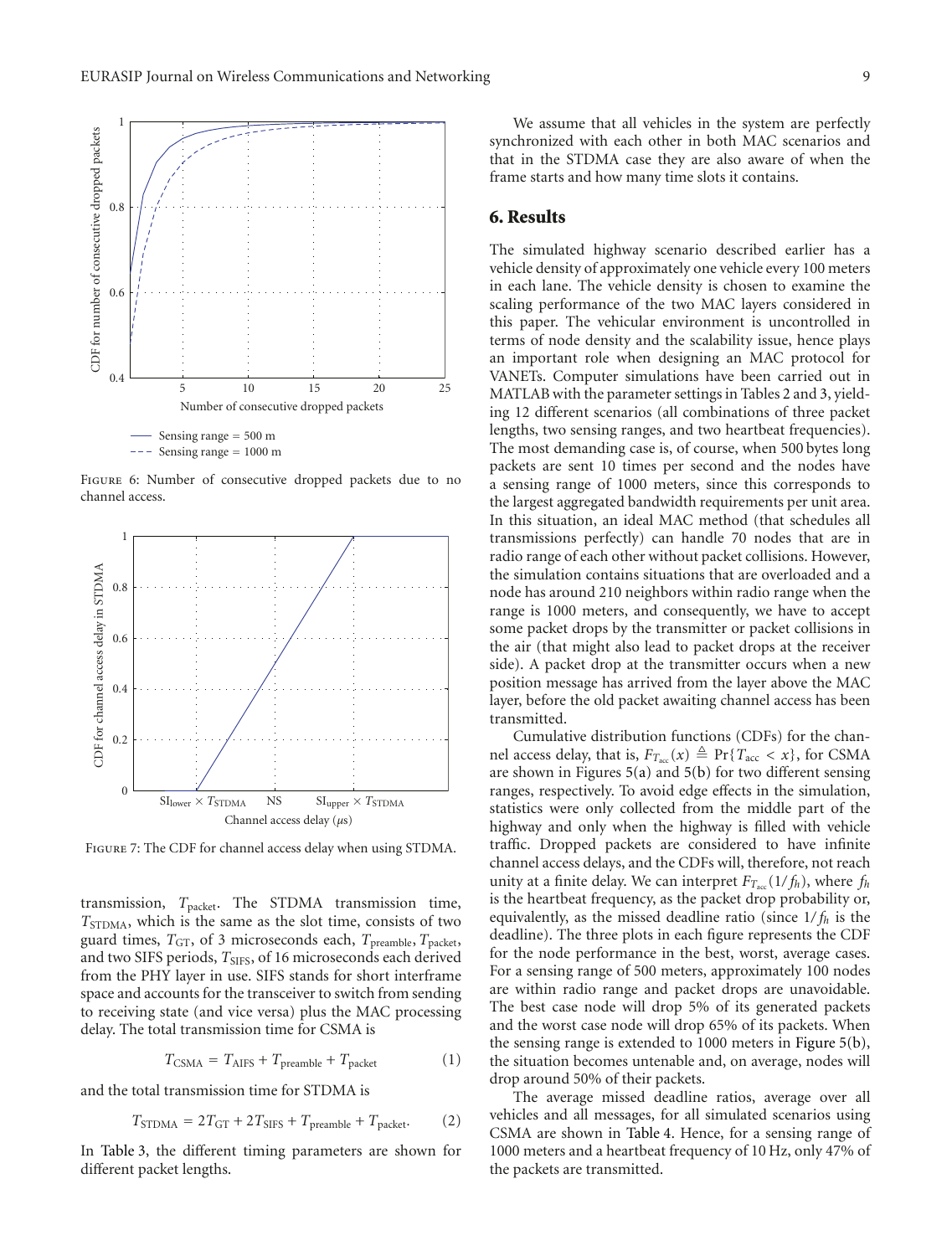

FIGURE 8: The CDF of the minimum distance between two nodes (a) utilizing the same time slot in STDMA and (b) sending at the same time in CSMA/CA, using 500 byte packets, heartbeat of 10 Hz, sensing range of 1000 m.

Table 3: The transmission times for CSMA and STDMA, respectively, together with packet sizes and number of slots per frame in STDMA.

| Packet length N (byte) | $T_{\text{packet}}$ ( $\mu$ S) | $T_{\text{CSMA}}(\mu s)$ | $T_{STDMA}(\mu s)$ | No. of slots |
|------------------------|--------------------------------|--------------------------|--------------------|--------------|
| 100                    | 267                            | 321                      | 325                | 3076         |
| 300                    | 800                            | 854                      | 858                | 165          |
| 500                    | 1333                           | 1387                     | 1391               | 718          |

The distribution of packet errors over time for a certain node is also of interest. Clearly, it is undesirable to lose many consecutive packets since this will make the node invisible to the surrounding vehicles for a period of time. The CDF for the number of consecutive packet drops is shown in Figure 6 for two different sensing ranges. In the worst case, a node experienced over 100 consecutive packet drops, implying invisibility for over 10 seconds. However, in more than 90% of the cases, fewer than 5 consecutive packets were dropped.

The STDMA algorithm always grants packets channel access since slots are reused if all slots are currently occupied within the selection interval of a node. When a node is forced to reuse a slot, it will choose the slot that is used by a node located furthest away. Hence, there will be no packet drops at the sending side when using STDMA and the channel access delay is always bounded and relatively small. In Figure 7, the CDF for the channel access delay for STDMA is depicted and as can be seen, all nodes will choose a slot for transmission during their selection interval. Therefore, the CDF for *T*acc in STDMA is ending at unity after a finite delay as compared to the CDF for *T*<sub>acc</sub> in CSMA according to Figures 5(a) and 5(b).

This finite upper bound on *T*<sub>acc</sub> in STDMA does, however, come at the expense of increased interference on the channel (i.e., more packet collisions in the air will occur) as compared with CSMA. The intentional slot reuse probability is a parameter that can be used to indicate the interference level and thereby the reception performance of an STDMA system. In Table 5, the intentional slot reuse probability is tabulated for the different data traffic settings. The worst case is found when the nodes are transmitting 500 bytes long packets having a heartbeat of 10 Hz and a sensing range of 1000 meters, and then 50% of the slots are intentionally reused.

In Figure 8(a), the CDF for the minimum distance between nodes intentionally utilizing the same slot within sensing range is depicted for different packet lengths. With a smaller packet size, more nodes can be handled by the network since smaller packets imply that every node keeps the channel occupied during a shorter time period. When long packets are used, the distance between two nodes intentionally reusing the same slot is reduced. In the CSMA/CA case, all channel requests did not make it to a channel access and then the nodes started to drop packets. However, in the CSMA/CA case when a node gets a channel access, there is always a risk that someone else sends at the same time, that is, a collision in the air. This is due to the fact that nodes can experience the channel idle at the same time, either because the channel actually is idle or because ongoing transmissions are not detected (see Figure 2). In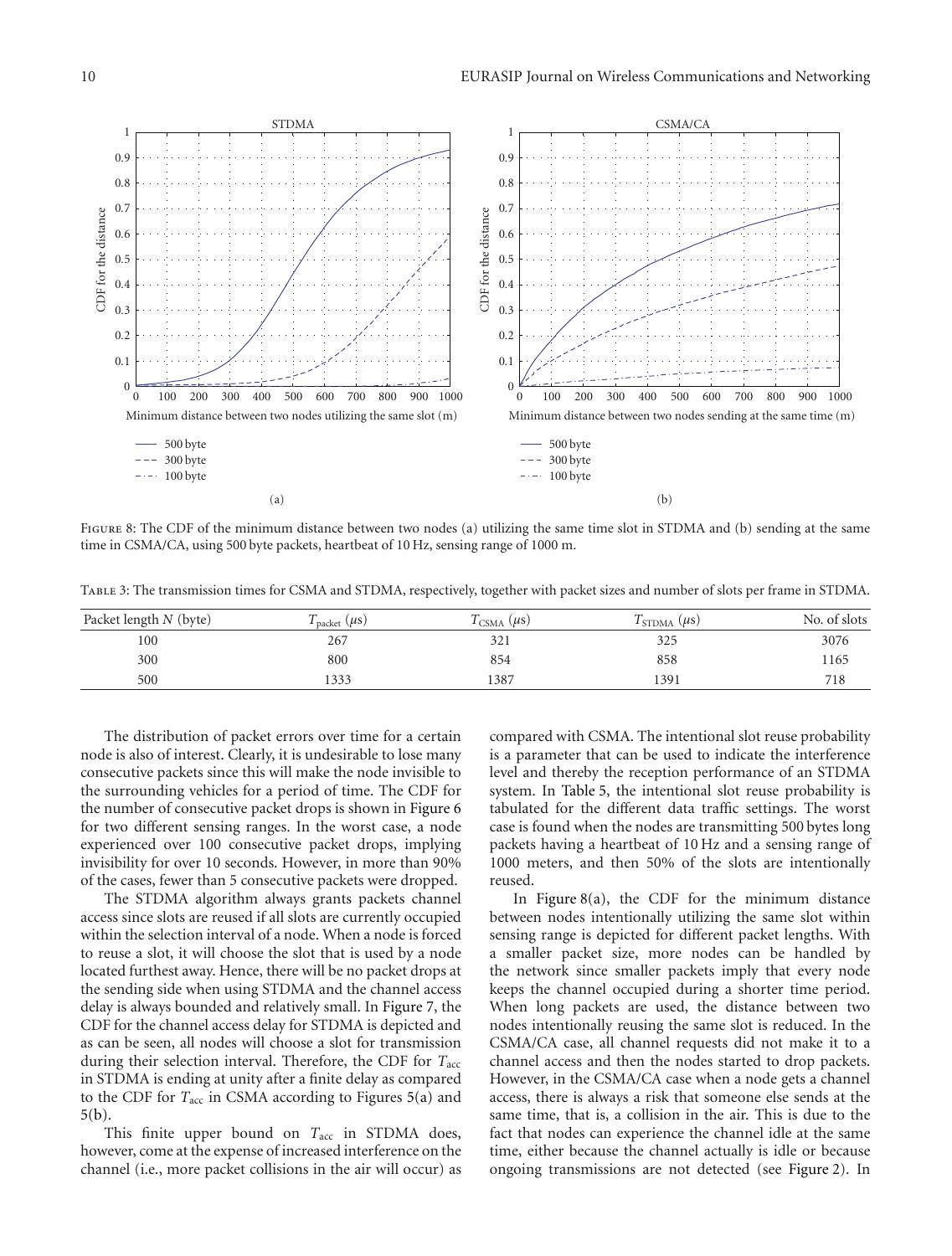Table 4: Probability of packets drop averaged over nodes in a network using CSMA.

|               |           |                  |                   | Sensing range    |                   |
|---------------|-----------|------------------|-------------------|------------------|-------------------|
| <b>CSMA</b>   |           | 500 meters       |                   | 1000 meters      |                   |
|               |           | $5\,\mathrm{Hz}$ | $10\,\mathrm{Hz}$ | $5\,\mathrm{Hz}$ | $10\,\mathrm{Hz}$ |
|               | 100 bytes | $0\%$            | $0\%$             | 0%               | $0\%$             |
| Packet length | 300 bytes | $0\%$            | $0\%$             | $0\%$            | 35%               |
|               | 500 bytes | $0\%$            | 22%               | 33%              | 53%               |

Table 5: The intentional reuse of slots within sensing range for different data traffic scenarios in the STDMA case.

| <b>STDMA</b>  |           |                  |                   | Sensing range    |                   |
|---------------|-----------|------------------|-------------------|------------------|-------------------|
|               |           | 500 meters       |                   | 1000 meters      |                   |
|               |           | $5\,\mathrm{Hz}$ | $10\,\mathrm{Hz}$ | $5\,\mathrm{Hz}$ | $10\,\mathrm{Hz}$ |
|               | 100 bytes | $0\%$            | 0%                | $0\%$            | 0%                |
| Packet length | 300 bytes | 0%               | 0%                | 0%               | 34%               |
|               | 500 bytes | $0\%$            | 22%               | 15%              | 50%               |

Figure 8(b), the CDF for the minimum distance between two nodes in the CSMA/CA scenario sending at the same time for three different packet lengths is depicted. The minimum distance can be interpreted as the distance between the nodes whose packets will, on the average, interfere the most with each other. In the 500 bytes, 1000 meters sensing range scenario, about 47% of the channel requests were granted (see Table 4), and, from Figure 8(b), we conclude that the transmitted packets will be interfered by another transmission within 500 meters in approximately 53% of the cases.

## **7. Conclusions**

The new emerging cooperative traffic safety systems can be classified as real-time communication systems, and they are characterized by two important parameters: *deadline* and *reliability* (error probability). At the PHY layer, the reliability could be increased by using tailored channel coding and diversity techniques to overcome the impairments of the wireless channel, but first and foremost a timely channel access must be granted. Otherwise, the PHY layer techniques are irrelevant. To meet real-time deadlines, the MAC scheme must be predictable so that it can provide some sort of finite *channel access delay*, *T*acc, to guarantee that communication tasks meet their deadlines, that is, the MAC scheme must be deterministic  $(T_{\text{acc}})$  is finite).

The upcoming standard IEEE 802.11p intended for VANET used for safety traffic applications with real-time communication demands will use CSMA as its MAC method despite its two well-known drawbacks: unbounded channel access delays as well as collisions on the wireless channel. When the node density increases, CSMA has huge troubles with solving all channel access requests into channel access. We have proposed to use STDMA as a remedy to the CSMA scaling problems. STDMA is a decentralized, predictable MAC method with a finite channel access delay, making it suitable for real-time ad hoc vehicular networks. An STDMA

algorithm is already in commercial use in a system called automatic identification system (AIS) where it focuses on collision avoidance between ships.

We have analyzed the particular communication requirements introduced by traffic safety applications, namely, lowdelay, reliable, real-time communications. The requirement on low delay favors the use of an ad hoc V2V network, whereas the reliability constraint poses high demands on the physical layer in terms of adaptive channel coding and modulation. The ad hoc network together with the real-time constraints requires a decentralized predictable MAC method capable of meeting real-time deadlines. We have, therefore, compared the real-time properties of two decentralized MAC methods, CSMA of 802.11p and STDMA of AIS, in terms of channel access delays and interference (due to packet collisions in the air), by simulating a highway scenario with periodic broadcast traffic, where the packets contain information about the sending node, such as position and speed. The deadline in this case is simply the time between consecutive packets.

As an example, the results revealed that on a 10-lane highway where nodes send 500 bytes long packets every 100 milliseconds and the sensing range is 1000 meters, a node with the CSMA MAC layer can drop up to 80% of the packets in the worst case (i.e., channel access was not granted during the 100 milliseconds between two consecutive packets). Moreover, in this scenario, a vehicle can experience up to 100 *consecutive* heartbeat packet drops, implying that the vehicle will become invisible to the surrounding nodes during as long as 10 seconds. The STDMA algorithm, on the other hand, always grants packets channel access since slots are reused if all slots are currently occupied within the selection interval of a node. When a node is forced to reuse a slot, it will choose the slot that is used by a node located further away. Hence, there will be no packet drops at the sending side when using STDMA and the channel access delay is always bounded and relatively small.

Packet collisions in the air will occur in both CSMA (unintentionally) and STDMA networks (intentionally and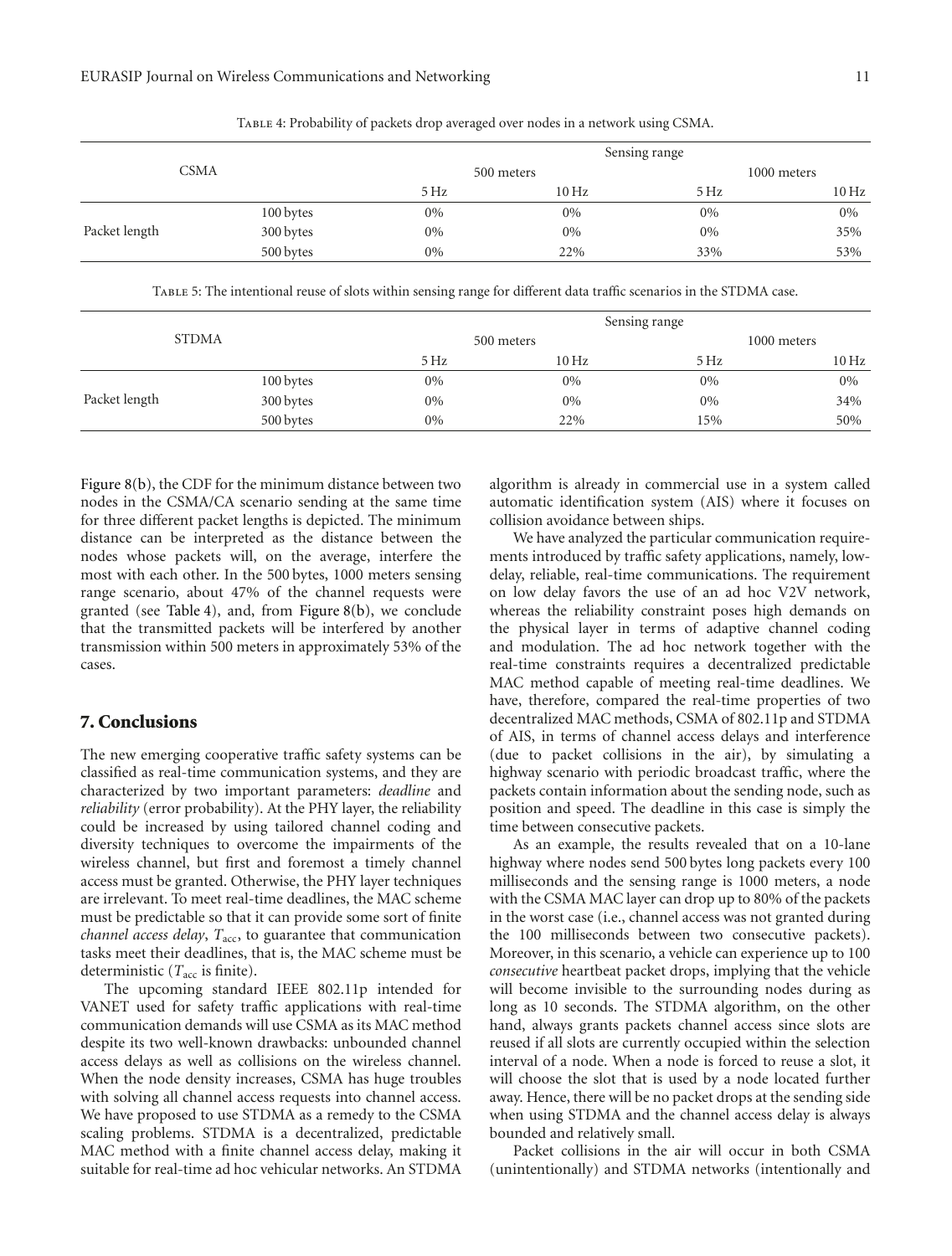unintentionally). We have shown that small distances between the closest interfering nodes are more probable for CSMA compared to STDMA, indicating, somewhat counterintuitively, that the packet collision problem is actually worse in CSMA compared to STDMA.

#### **Acknowledgment**

This work was funded in part by the Knowledge Foundation, http://www.kks.se/.

#### **References**

- [1] J. J. Blum, A. Eskandarian, and L. J. Huffman, "Challenges of intervehicle ad hoc networks," *IEEE Transactions on Intelligent Transportation Systems*, vol. 5, no. 4, pp. 347–351, 2004.
- [2] K. Bilstrup, E. Uhlemann, and E. G. Ström, "Medium access control in vehicular networks based on the upcoming IEEE 802.11p standard," in *Proceedings of the 15th World Congress on Intelligent Transport Systems (ITS '08)*, pp. 1–12, New York, NY, USA, November 2008.
- [3] K. Bilstrup, E. Uhlemann, E. G. Ström, and U. Bilstrup, "Evaluation of the IEEE 802.11p MAC method for vehicleto-cehicle communication," in *Proceedings of the 68th IEEE Vehicular Technology Conference (VTC '08)*, pp. 1–5, Calgary, Canada, September 2008.
- [4] The latest version of the PAR for IEEE 802.11p, http://standards.ieee.org/board/nes/projects/802-11p.pdf.
- [5] S. Yang, H. H. Refai, and X. Ma, "CSMA based inter-vehicle communication using distributed and polling coordination," in *Proceedings of the 8th International Conference on Intelligent Transportation Systems (ITSC '05)*, pp. 167–171, Vienna, Austria, September 2005.
- $[6]$  A. Pal, A. Dogan, F. Özgüner, and Ü. Özgüner, "A MAC layer protocol for real-time inter-vehicle communication," in *Proceedings of the IEEE 5th International Conference on Intelligent Transportation Systems (ITSC '02)*, pp. 353–358, Singapore, September 2002.
- [7] S. V. Bana and P. Varaiya, "Space division multiple access (SDMA) for robust ad hoc vehicle communication networks," in *Proceedings of the IEEE International Conference on Intelligent Transportation Systems (ITSC '01)*, pp. 962–967, Oakland, Calif, USA, August 2001.
- [8] J. J. Blum and A. Eskandarian, "A reliable link-layer protocol for robust and scalable intervehicle communications," *IEEE Transactions on Intelligent Transportation Systems*, vol. 8, no. 1, pp. 4–12, 2007.
- [9] M. Lott, R. Halfmann, E. Schulz, and M. Radimirsch, "Medium access and radio resource management for ad hoc networks based on UTRA TDD," in *Proceedings of the 2nd ACM International Symposium on Mobile Ad Hoc Networking & Computing (MobiHoc '01)*, pp. 76–86, Long Beach, Calif, USA, October 2001.
- [10] F. Borgonovo, L. Campelli, M. Cesana, and L. Coletti, "MAC for ad-hoc inter-vehicle network: services and performance," in *Proceedings of the 58th IEEE Vehicular Technology Conference (VTC '03)*, vol. 5, pp. 2789–2793, Orlando, Fla, USA, October 2003.
- [11] L. Stibor, Y. Zang, and H.-J. Reumerman, "Evaluation of communication distance of broadcast messages in a vehicular ad-hoc network using IEEE 802.11p," in *Proceedings of the IEEE Wireless Communications and Networking Conference (WCNC '07)*, pp. 254–257, Kowloon, China, March 2007.
- [12] M. Wellens, B. Westphal, and P. Mähönen, "Performance evaluation of IEEE 802.11-based WLANs in vehicular scenarios," in *Proceedings of the 65th IEEE Vehicular Technology Conference (VTC '07)*, pp. 1167–1171, Dublin, Ireland, April 2007.
- [13] W. Xiang, P. Richardson, and J. Guo, "Introduction and preliminary experimental results of wireless access for vehicular environments (WAVE) systems," in *Proceedings 3rd Annual International Conference on Mobile and Ubiquitous Systems: Networking & Services, MobiQuitous*, pp. 1–8, San Jose, Calif, USA, July 2006.
- [14] N. Choi, S. Choi, Y. Seok, T. Kwon, and Y. Choi, "A solicitationbased IEEE 802.11p MAC protocol for roadside to vehicular networks," in *Proceedings of the Mobile Networking for Vehicular Environments (MOVE '07)*, pp. 91–96, Anchorage, Alaska, USA, May 2007.
- [15] C. Suthaputehakun and A. Ganz, "Priority based inter-vehicle communication in vehicular ad-hoc networks using IEEE 802.11e," in *Proceedings of the 65th IEEE Vehicular Technology Conference (VTC '07)*, pp. 2595–2599, Dublin, Ireland, April 2007.
- [16] S. Shankar and A. Yedla, "MAC layer extensions for improved QoS in 802.11 based vehicular ad hoc networks," in *Proceedings of IEEE International Conference on Vehicular Electronics and Safety (ICVES '07)*, pp. 1–6, Beijing, China, December 2007.
- [17] F. Bai and H. Krishnan, "Reliability analysis of DSRC wireless communication for vehicle safety applications," in *Proceedings of IEEE Intelligent Transportation Systems Conference (ITSC '06)*, pp. 355–362, Toronto, Canada, September 2006.
- [18] S. Eichler, "Performance evaluation of the IEEE 802.11p WAVE communication standard," in *Proceedings of the 66th IEEE Vehicular Technology Conference (VTC '07)*, pp. 2199– 2203, Baltimore, Md, USA, September-October 2007.
- [19] E. Uhlemann, T. M. Aulin, L. K. Rasmussen, and P.-A. Wiberg, "Deadline dependent coding—a framework for wireless realtime communication," in *Proceedings of the 7th International Conference on Real-Time Systems and Applications (RTCSA '00)*, pp. 135–142, Cheju Island, Korea, December 2000.
- [20] D. Caro, *Automation Network Selection*, ISA, Research Triangle Park, NC, USA, 2004.
- [21] C. Venkatramani and T. Chiueh, "Supporting real-time traffic on the Ethernet," in *Proceedings of the IEEE Real-Time Systems Symposium*, pp. 282–286, San Juan, Puerto Rico, USA, December 1994.
- [22] S. Rüping, E. Vonnahme, and J. Jaspernite, "Analysis of switched Ethernet networks with different topologies used in automation systems," in *Proceedings of the Fieldbus Technology Conference (FeT '99)*, pp. 351–358, Springer, Magdeburg, Germany, September 1999.
- [23] P. S. Marshall and J. S. Rinaldi, *Industrial Ethernet*, ISA, Research Triangle Park, NC, USA, 2005.
- [24] "IEEE P802.11p/D3.0, Part 11: Wireless LAN Medium Access Contrl (MAC) and Physical Layer (PHY) Specifications: Amendment: Wireless Access in Vehicular Environments (WAVE)," Draft 3.0, July 2007.
- [25] "IEEE Std. 802.11e-2005, Part 11: Wireless LAN Medium Access Control (MAC) and Physical Layer (PHY) Specifications: Amendment 8: Medium Access Control (MAC) Quality of Service Enhancements," 2005.
- [26] Recommendations ITU-R M.1371-1, "Technical characteristics for universal shipborne automatic identification system using time division multiple access in the VHF maritime mobile band".